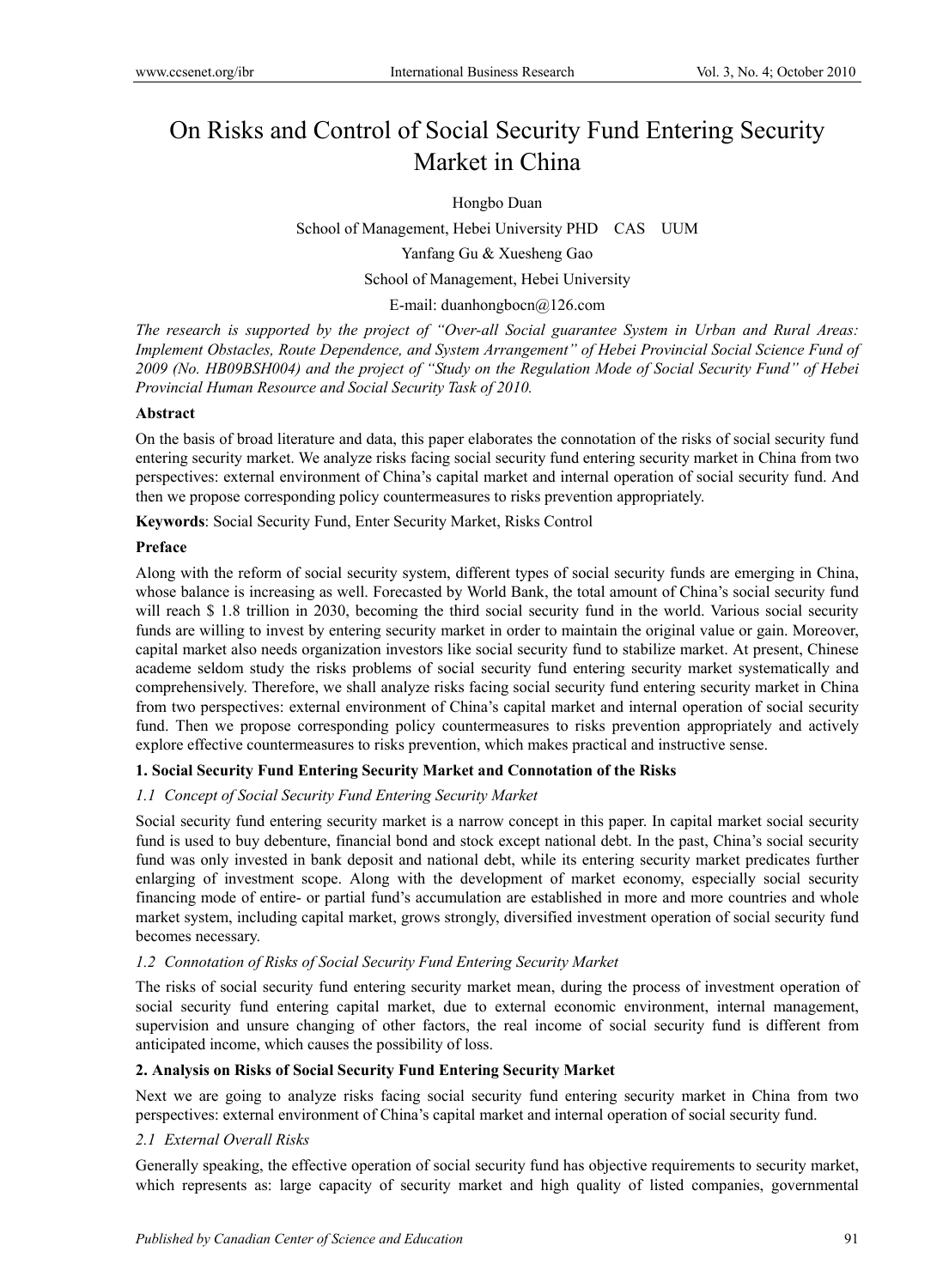appropriate interference and good system of laws and regulations, alternative and diversified investment tools, especially reasonable tools for risks prevention. However, mechanism construction of China's security market which started in 1990s is imperfect yet, without a set of comparatively steady mechanism platform, therefore, as an organization investor, social security fund necessarily confronts a series of risks problems when entering capital market.

## 2.1.1 Systematic Risks of Market Entry

Systematic risks are also called market risks, which refer to those influencing all investors. These risks are usually unavoidable and eliminated. The analysis on external systematic risks facing social security fund entering market not only rests on capital market, but also on possible losses caused by macroeconomic fluctuation, macroeconomic policy change, etc. Therefore, systematic risks consist of policy and law risks, buying power risks, interest rate risks and so on. Statistic data show: The systematic risk of Shanghai Stock Exchange in China is around 2/3, and 1/3 of non-systematic risks. The high systematic risks of China's security market can be reflected by high hand change rate and Price/earnings. Hereinafter Table 1 and 2 show the situation of hand change rate and Price/earnings in China's stock market in recent years. However, in 2002, the hand change rate of New York Stock Market in U.S.A is just 67.1%, and Tokyo 49.6%, Toronto 36.7%, Sydney 53.8%, Hong Kong 57.9%, Singapore 32.8%, so obviously the one in China is far higher than average level of that in other countries.

The high Price/earnings of China attributes to governmental guidance in stock market, so the price of share is not determined by market value rule. Exorbitant Price/earnings indicates the price of share greatly deviates from its real value, which results in market bubble. Therefore, portfolio technique should be applied to the investment of China's social security fund so as to prevent non-systematic risks, and much more systematic risks in the baffling capital market.

## 2.1.2 Non-Systematic Risks Facing Market Entry

Non-systematic risks refer to the risks facing the security invested in certain industry or company, which are caused by a particular factor directly. Generally speaking, they should be dispersible. But current China just has single investment object, it is hard to decentralize risks by portfolio. The overall quality of China's listed companies is low. Many listed companies slide down after entering market and some even lose, so they are worthless for investment, which increases the investment risks of social security fund.

## 2.1.3 Other External Risks Facing Market Entry

Next we shall analyze the risks of social security fund caused by unreasonable security market structure, policy risks and law risks of that.

## (1) Risks Caused by Unreasonable Capital Market Structure

Besides systematic and non-systematic risks, unreasonable capital market structure also can bring risks problems for China's social security fund entering market. One unreasonable structure represents as so few investment variety. At present, national debt and circulating Share A are the only choices for social security fund to invest in China's security market. On the other hand, corporation debt hasn't been developed well and transaction of money market tools develops slowly in recent years. The balance of corporation debt just accounts for 1% of GDP in China, while high to 30-40% in U.S.A and even 6.89% in Thailand with least developed corporation debt in 2004.

## (2) Policy Risks

Firstly, stock policy risks too much attribute to powerful administration. An effective market has to necessarily be a high marketization. Secondly, policy changing brings risks. As part of social economic life, social security fund entering market must be influenced by governmental economic policy and politics. So they have to notice the potential risks caused by policy changing. Inappropriate policy interference will not benefit market rules, so that market can't effectively distribute resources. And the living environment of social security fund will become even hard.

## (3) Law Risks

When laws or regulations on security market and fund management are not definite or without test, economic subjects probably encounter risks. Economic subjects might break or disobey laws, regulations, rules, conventions or ethic standards, which may result in loss of gain or capital. The law risks of social security fund entering market mainly come from the following two aspects. Firstly, it is lack of well-established law and regulation system for social security fund investing. Well-established law and regulation system, including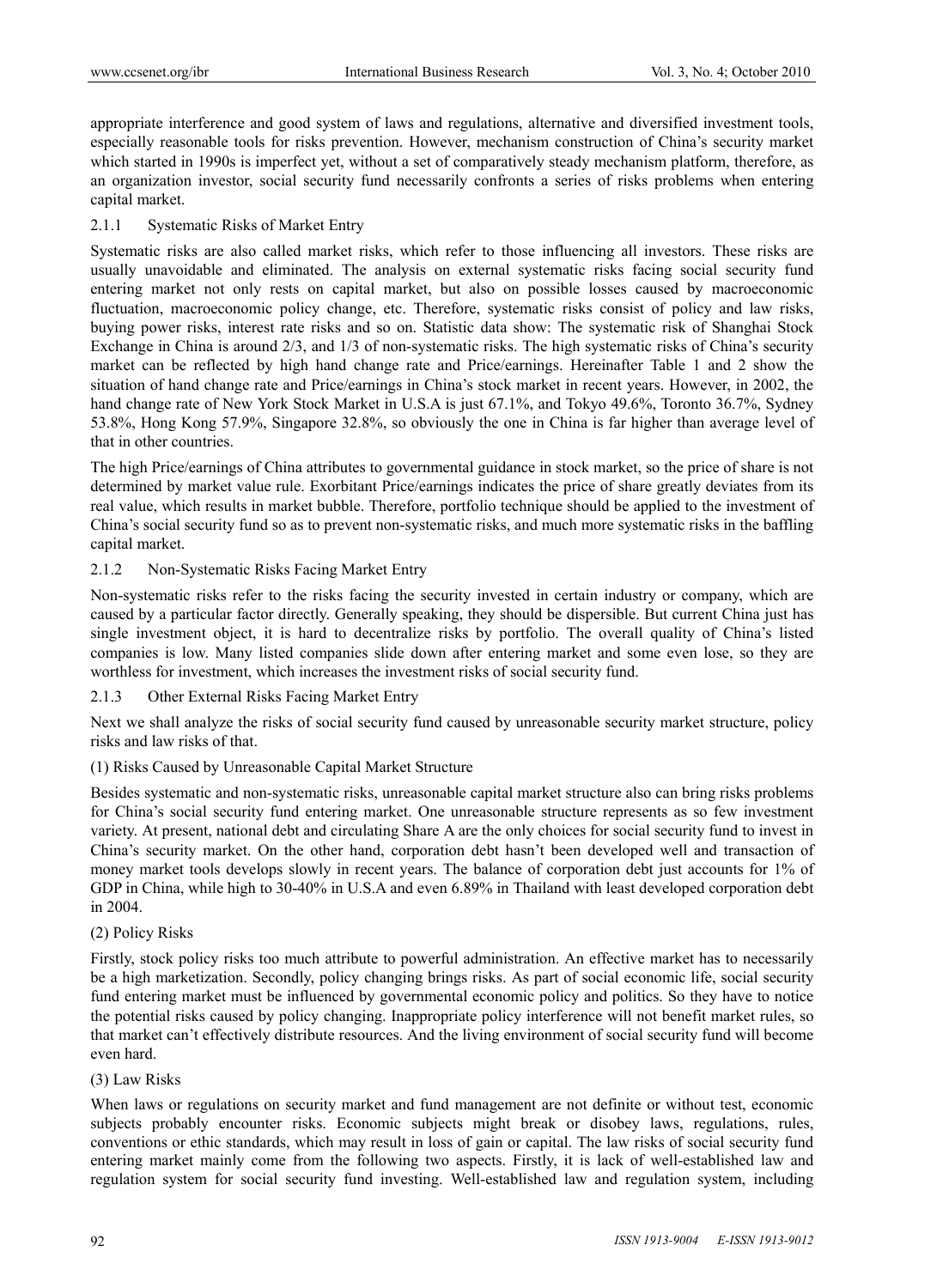restriction, rule and mechanism restriction and discipline management, is the premise of investment operation of social security fund. The law and regulation system for social security fund investing in China has not been formed properly. Secondly, it is lack of relevant laws for social security fund. Owing to the characteristics of social security fund, the relevant laws are still trivial and non-systematic and need a great deal of corresponding laws and regulations to supplement. Under this situation, the "rule of man" convention left by planned economy hasn't been eliminated completely. Many established laws are never carried out. All these factors bring unsure law risks to social security fund for its investment in security market.

## *2.2 Operation Risks of Social Security Fund*

The operation of social security fund also will bring risks besides the above described external risks. They represent as the following two aspects.

## 2.2.1 Multi-Level Agency Relationship Resulting in Agency Risks

The investment operation of social security fund has extended and multi-level agency relationship. First, basically social security fund belongs to labors, so the management organizations of social security fund do financing on behalf of labors. Thus it is the first layer of agency relationship which is between labors and management organizations. Second, most management organizations consign fund companies to invest, so the ownership and management of social security fund are separated. At this time, management organizations are principals, and fund companies are agents. Thus it is the second layer of agency relationship. Certainly, there is also another agency relationship inside Fund Company, i.e. professional directors being consigned by shareholders to manage the companies. When principals have different targets from those of agents, agency risks should not be ignored.

## 2.2.2 Operation Risks of Fund Companies

Operation risks are caused by imperfect or problematic internal program, staff, system and external matters. Usually speaking, compared to ordinary individual investors, fund companies have higher level of management, but not absolutely. China's fund industry is still at developing stage, so managerial level of fund directors hasn't been tested by market completely. Their own problems might produce risks for social security fund entering market. Some fund companies haven't steadily built up business concepts of valuable investment and risks decentralization. Due to historical reasons, various dishonest behaviors from previous self-support to be the banker, centralized investment and associated trade, still exist to different extent. All these behaviors are harmful to the fluidity management of fund and risks control, and also difficult to adapt keen market competition. It is obvious that China's social security fund entering market through fund companies can't ensure to gain fixed income. If the managerial level and financing ability of fund directors don't go further, they will bring operation risks too.

# **3. Proposals on Risks Control of Social Security Fund Entering Market**

# *3.1 Standard Development of Capital Market and Promoting Quality of Listed Companies*

This is the most important part to prevent risks of China's social security fund entering market. Standard operation is the basic guarantee of long-term and stable development of security market. The quality of listed companies directly influences the investment gain of China's social security fund. Standard development of capital market needs: healthy, orderly and reasonable security issuance market, quality guarantee of listed companies, good information disclosure system, good capital market supervision system, strict punishment on insider trading of listed companies and on buying or helping others buy own stocks, and implementation of "delisting" system of listed companies. Especially we should actively us successful experiences and failing lessons of foreign stock market for reference and consider China's current situation, so as to positively and safely solve share distribution problems and lower systematic risks of stock market. By property right reform, listed companies have to be based on laws to establish modern enterprise mechanism, consummate corporation management structure, promote corporation inherent quality, implant core competition of corporations and improve own sustainable development.

## *3.2 Establish Healthy and Complete Supervision System of Social Security Fund Investing*

Operation supervision on social security fund investing is an important part of social security system. Its fundamental targets are to establish healthy and complete supervision mechanism and independent and efficient supervision system on investment operation of social security fund, to maintain safety of social security fund, to fulfill value-ensured and gains, and to further sustainable development of social security system.

## *3.3 Consummate Laws and Regulations System on Social Security Fund Investing*

Firstly, external law system, including "Law of Finance", "Law of Investment", "Law of Trusteeship" and "Law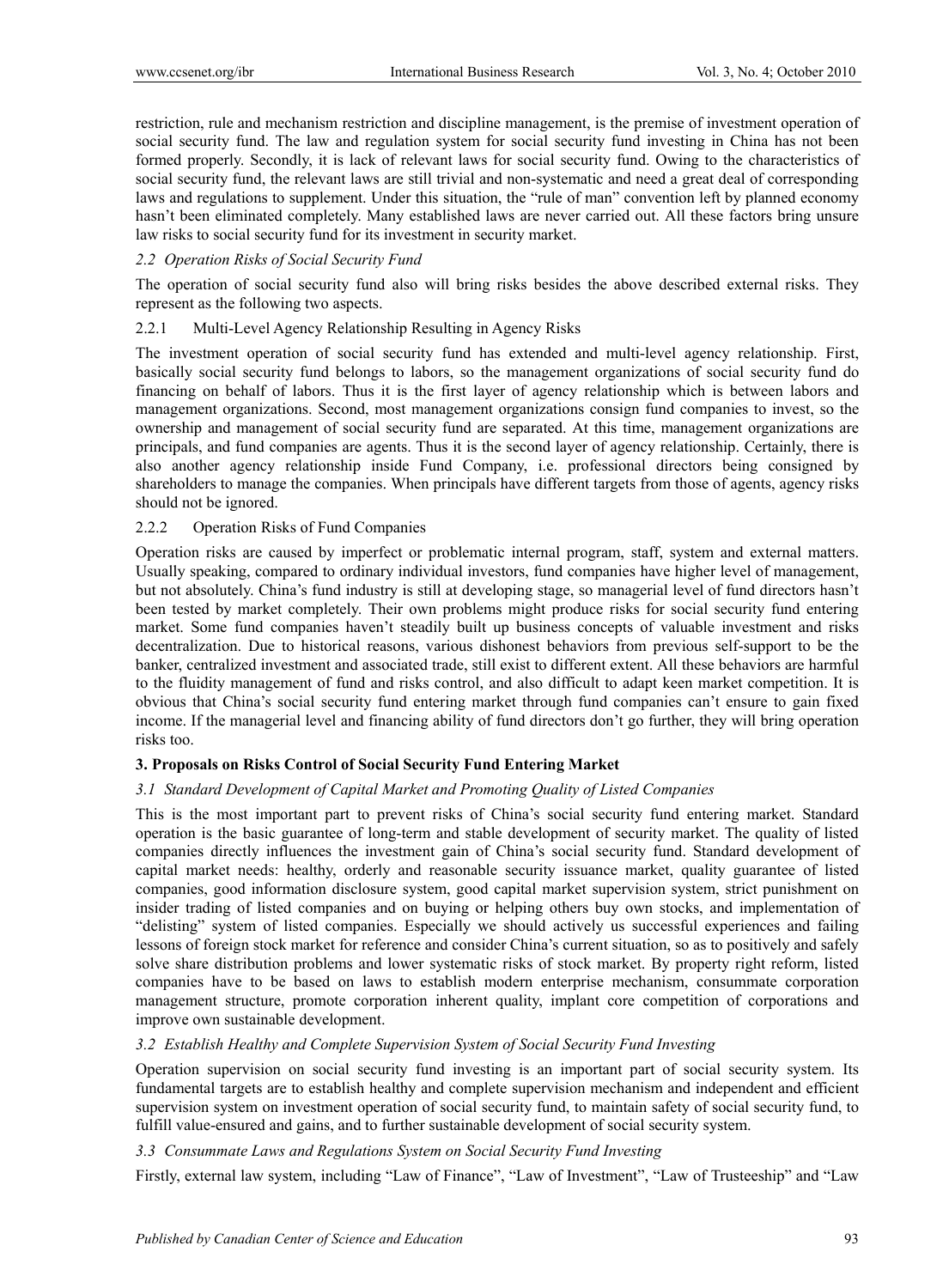of Fund", which can ensure effective running of financial market should be consummate, which makes significant sense to safe investing running of social security fund. Secondly, the establishment of "Law of Social Security" and "Law of Managing Social Security (Insurance) Fund" should be expedited. And basic fund managerial problems should be standardized to guarantee full pay of social security fund in time. Also illegal using of fund is forbidden. Thirdly, relevant single law has to be made according to different characteristics of social security fund. And professional managerial regulations of social security fund should be made as well. Thus we pay high attention to laws and put investing running of social security fund into laws scope, so that the fund could really step into standard operation and healthy development.

## *3.4 Promote the Development of China Fund and Foster Fund Managers*

Under the background of China's expediting developing organizational investors, managerial level of fund industry is directly related to risks control ability of China's social security fund entering market. In order to entirely promote managerial ability on fund, marketing ability and customer service ability, the urgent affairs currently are to establish managerial structure of Fund Company based on requirements of modern enterprise, and to prevent "insider's control". At the same time, market function should be developed sufficiently. Competition will force fund companies to enhance internal management and focus on services to investors. They will emphasize on long-term market image and achieve business reputation in the market, in order to consummate capital market.

#### *3.5 Consummate and Regulate Current Information Disclosure System*

According to practical experiences all over the world, compelling information disclosure system is a fundamental construction of market, which is confirmed both theoretically and practically in recent years. Due to plenty of problems of information disclosure regulation in China, it is urgent to concentrate to consummate it. The information disclosure regulation system should be open and transparent, with detailed outline, clear on layers, easy to handle, fair implementation, in order to promote market efficiency and reduce unnecessary risk factors. Firstly, we should start from information source and make clear of duty and responsibility of every economic subject for information disclosure. Secondly, we have to enhance civil compensation liability taken by relevant persons. Thirdly, information disclosure should be in time, effective, and sufficient. And its content, format and standard must be unified and regulated. Lastly, we need to expedite the construction of actuarial, accounting and audit firms, risk rating companies and other agency organizations.

#### **4. Conclusion**

At present, China is on a key day of developing economy and society. The construction of healthy and complete social security system is an important part of reforming socialism economic system and of establishing socialism harmonious society. Social security fund entering market is the necessary choice of its sustainable running. However, risks prevention of social security fund entering market is a complex and systematic project. So we should consider China's real situation to explore a long-effect system to benefit risks prevention of that. We also need to commit ourselves to consummate capital market per se, simultaneously, establish assistant measures relevant to social security fund entering market, which will certainly benefit our people.

#### **References**

Chen, Jiagui and Wang, Yanzhong. (2004). Social Security Report of China (2001-2004). Social Sciences Academic Press (China).

Chen, Jiagui. (2001). Social Security Report of China (1997-2001). Social Sciences Academic Press (China).

George. E. Rejda. (2005). Social Insurance and Economic Security. Economic Science Press.

Xin, Ling. (2003). Several Understanding Mistakes of Social Security Fund Entering Market. Contemporary Economic.

| Year     | 1996   | 1997        | 1998   | 1999        | 2000   | 2001      | 2002       | 2003                             |
|----------|--------|-------------|--------|-------------|--------|-----------|------------|----------------------------------|
| Shanghai | 760.05 | -99<br>534. | 355.   | 421<br>56   | 324.26 | つつく<br>71 | 00<br>214. | 250.<br>$\overline{\phantom{a}}$ |
| Shenzhen | 949.68 | 662.32      | 411.14 | 271<br>1.61 | 298.14 | 207.15    | 198.79     | 214.18                           |

Table 1. Hand Change Rate of Share A in China's Stock Market, 1996—2003 (%)

Data Source: Almanac of China's Finance and Banking (2000-2004)